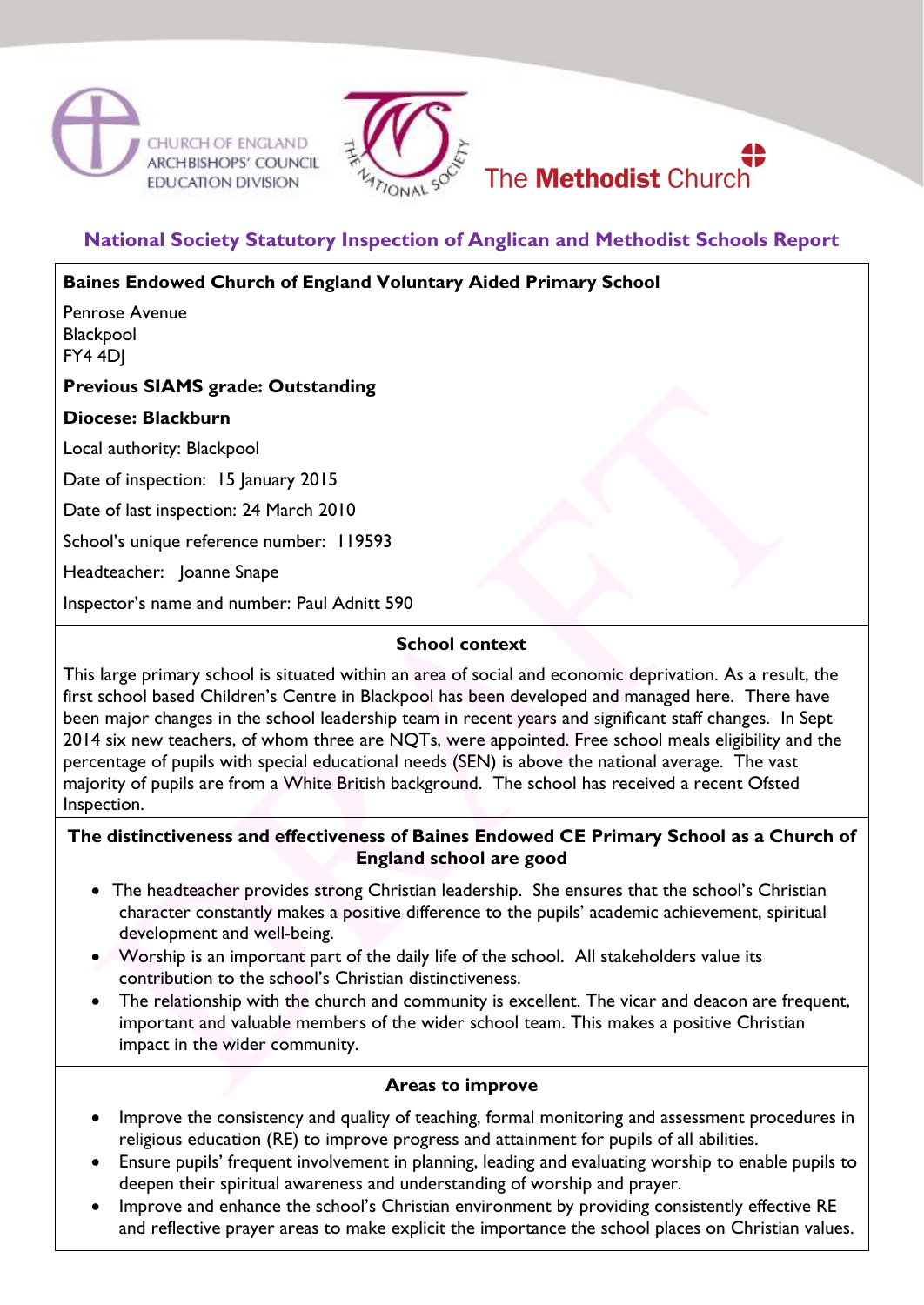# **The school, through its distinctive Christian character, is good at meeting the needs of all learners**

The school's strong Christian ethos enables and encourages the strong partnership that exists between pupils, staff, parents, the church and the wider community. This is characterized by the pupils' good behaviour and the Christian care that exists within and between all members of the school family. Pupils get on well together and feel part of a welcoming and supportive Christian family. Disabled pupils and those with special needs are nurtured, well supported and make good progress. Strong emphasis is placed on moral and spiritual development, clearly based on the school's Christian values. These values, which include endurance, forgiveness and hope, are shared and understood by all involved in the life of the school. Pupils talk about how these values impact on their lives and the lives of others. They say that 'The school's values help us to be better. They show us how to behave and help each other in school.' Pupil attendance has improved and is now above the national average. This is because the Christian values of the school help them to persevere and know that help is on hand when things become difficult. The school's spirituality days focus on the Eucharist. They enable pupils to achieve a growing awareness of spirituality in worship and an understanding of its importance to Christians. Attendance is good and exclusions are rare because the school works hard to ensure its distinctive Christian character shines through all school life. They feel valued and special, are proud of their school and speak confidently about why it is special to them. One pupil remarked, 'This school is good because everyone cares. It's like being in a big family.' Pupils show great respect for others within school and have a growing understanding of differing faiths and cultures. This is enhanced by visits to the local synagogue and mosque and work on other world faiths. Progress and attainment in RE are in line with national standards. It contributes positively to pupils' spiritual and moral development and their understanding of the school's Christian values. Feedback from pupils and parents is overwhelmingly positive. 'This is a kind, caring and supportive school,' remarked a parent. The school environment makes some contribution to the spiritual development of pupils. Displays and classroom prayer areas around school lack consistency in terms of quality and Christian values are not always clearly displayed.

# **The impact of collective worship on the school community is good**

Collective worship reflects the school's distinctive Christian character and is at the heart of school life. Daily acts of worship enhance the pupils' knowledge and understanding of the Bible and the Christian faith, including their awareness of God as Father, Son and Holy Spirit. Pupils are confident when discussing their faith and demonstrate a growing spiritual maturity. They enjoy worship, display positive attitudes to it and participate well. Worship is a valuable experience for all pupils and it has a positive impact on their spiritual development. Worship clearly makes an impact on pupils' daily lives. One pupil, when asked why worship was special, commented, 'We get to know about God. It helps us to live together as a special family'. Good planning ensures that there is both variety and continuity and that themes are rooted in Christian beliefs. A range of members from the wider school community, including governors and members of the parish, contribute to this planning. This in turn identifies where improvement is needed and informs future planning. In addition, evaluation takes place through discussions with staff, children and the class worship monitor. Pupils learn from worship and it helps to develop their understanding of God and the Bible. The vicar and deacon have a key role in school worship. They are well liked by the pupils who clearly value their part in school life. One pupil said, 'They are really important because they remind us that we are a church school and they tell us Bible stories.' Pupils are confident when discussing their faith and demonstrate a growing spiritual maturity. Pupils enjoy contributing to worship and are increasingly taking responsibility for readings and prayers and help to lead class worship. They say that they would like to be able to plan and lead more school worship. There are times set aside for quiet personal reflection and prayer, both in formal and informal contexts. One pupil remarked, 'We have quiet times to think about what God has done through Jesus. We can ask him to guide us in what we do.' Many make use of prayer in their own lives and contribute prayers to school worship. This has a very positive impact on pupils' good spiritual and moral development. Worship also has a positive impact on relationships, values, teaching and learning. It enables pupils to recognise their responsibilities to others and to reflect on community and personal values. Pupils make good progress in their spiritual development and display a sense of wonder and awe about God's creation.